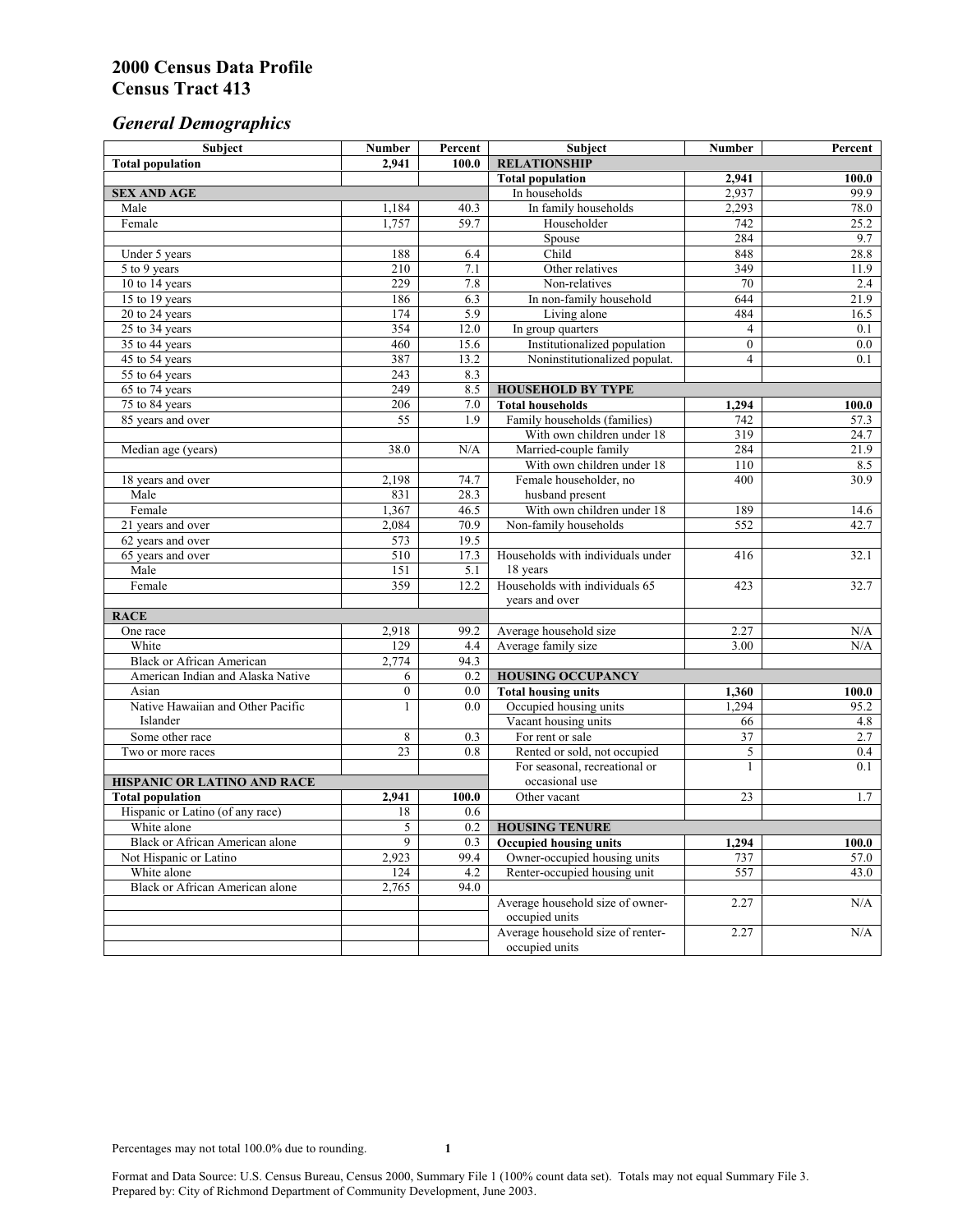### *Social Characteristics*

| <b>Subject</b>                              | <b>Number</b>            | Percent      | Subject                                | <b>Number</b>    | Percent           |  |
|---------------------------------------------|--------------------------|--------------|----------------------------------------|------------------|-------------------|--|
| <b>SCHOOL ENROLLMENT</b>                    | <b>RESIDENCE IN 1995</b> |              |                                        |                  |                   |  |
| Population 3 years and over enrolled in     | 807                      | 100.0        | Population 5 years and over            | 2,729            | 100.0             |  |
| school                                      |                          |              | Same house in 1995                     | 1,772            | 64.9              |  |
| Nursery school, preschool                   | 83                       | 10.3         | Different house in the U.S. in         | 957              | 35.1              |  |
| Kindergarten                                | 47                       | 5.8          | 1995                                   |                  |                   |  |
| Elementary school (grades 1-8)              | 360                      | 44.6         | Same county                            | 726              | $\overline{26.6}$ |  |
| High school (grades 9-12)                   | 179                      | 22.2         | Different county                       | 231              | 8.5               |  |
| College or graduate school                  | 138                      | 17.1         | Same state                             | 200              | 7.3               |  |
|                                             |                          |              | Different state                        | 31               | 1.1               |  |
| <b>EDUCATIONAL ATTAINMENT</b>               |                          |              | Elsewhere in 1995                      | $\theta$         | $0.0\,$           |  |
| Population 25 years and over                | 1,923                    | 100.0        |                                        |                  |                   |  |
| Less than 9 <sup>th</sup> grade             | 240                      | 12.5         | NATIVITY AND PLACE OF BIRTH            |                  |                   |  |
| $9th$ to $12th$ grade, no diploma           | 367                      | 19.1         | <b>Total population</b>                | 2,914            | 100.0             |  |
| High school graduate (includes equivalency) | 534                      | 27.8         | Native                                 | 2.851            | 97.8              |  |
| Some college, no degree                     | 456                      | 23.7         | <b>Born</b> in United States           | 2,847            | 97.7              |  |
| Associate degree                            | 73                       | 3.8          | State of residence                     | 2,422            | 83.1              |  |
| Bachelor's degree                           | 196                      | 10.2         | Different state                        | 425              | 14.6              |  |
| Graduate or professional degree             | 57                       | 3.0          | Born outside United States             | $\overline{4}$   | 0.1               |  |
| Percent high school graduate or higher      | 68.4%                    | N/A          | Foreign born                           | 63               | $2.2^{\circ}$     |  |
| Percent bachelor's degree or higher         | 13.2%                    | N/A          | Entered 1990 to March 2000             | 34               | 1.2               |  |
|                                             |                          |              | Naturalized citizen                    | 33               | 1.1               |  |
| <b>MARITAL STATUS</b>                       |                          |              | Not a citizen                          | 30               | 1.0               |  |
| Population 15 years and over                | 2,270                    | 100.0        |                                        |                  |                   |  |
| Never married                               | 753                      | 33.2         | <b>REGION OF BIRTH OF FOREIGN BORN</b> |                  |                   |  |
| Now married, not including separated        | 811                      | 35.7         | Total (excluding born at sea)          | 63               | 100.0             |  |
| Separated                                   | 100                      | 4.4          | Europe                                 | $\overline{0}$   | 0.0               |  |
| Widowed                                     | 291                      | 12.8         | Asia                                   | $\overline{0}$   | 0.0               |  |
| Female                                      | 242                      | 10.7         | Africa                                 | 32               | 50.8              |  |
| Divorced                                    | 315                      | 13.9         | Oceania                                | $\Omega$         | 0.0               |  |
| Female                                      | 231                      | 10.2         | Latin America                          | 31               | 49.2              |  |
|                                             |                          |              | Northern America                       | $\theta$         | 0.0               |  |
| <b>GRANDPARENTS AS CAREGIVERS</b>           |                          |              |                                        |                  |                   |  |
| Grandparent living in household with<br>128 |                          | 100.0        | <b>LANGUAGE SPOKEN AT HOME</b>         |                  |                   |  |
| one or more own grandchildren under 18      |                          |              | Population 5 years and over            | 2,729            | 100.0             |  |
| years                                       |                          |              | English only                           | 2,617            | 95.9              |  |
| Grandparent responsible for grandchildren   | 57                       | 44.5         | Language other than English            | 112              | 4.1               |  |
|                                             |                          |              | Speak English less than<br>"very well" | 77               | 2.8               |  |
| <b>VETERAN STATUS</b>                       |                          |              |                                        |                  |                   |  |
| Civilian population 18 years and over       | 2,144                    | 100.0        | Spanish                                | 51<br>51         | 1.9               |  |
| Civilian veterans                           | 258                      | 12.0         | Speak English less than<br>"very well" |                  | 1.9               |  |
| <b>DISABILITY STATUS OF THE CIVILIAN</b>    |                          |              | Other Indo-European                    | 49               | 1.8               |  |
| NONINSTITUTIONALIZED POPULATION             | languages                |              |                                        |                  |                   |  |
| Population 5 to 20 years                    | Speak English less than  | 19           | 0.7                                    |                  |                   |  |
| With a disability                           | 662<br>55                | 100.0<br>8.3 | "very well"                            |                  |                   |  |
| Population 21 to 64 years                   |                          | 100.0        | Asian and Pacific Island               | 12               | 0.4               |  |
| With a disability                           | 1,557<br>465             | 29.9         | languages                              |                  |                   |  |
| Percent employed                            | 61.1%                    | N/A          | Speak English less than                | $\overline{7}$   | 0.3               |  |
| No disability                               | 1,092                    | 70.1         | "very well"                            |                  |                   |  |
| Percent employed                            | 76.4%                    | N/A          | Other Languages                        | $\boldsymbol{0}$ | $0.0\,$           |  |
| Population 65 years and over                | 504                      | 100.0        | Speak English less than                | $\mathbf{0}$     | 0.0               |  |
| With a disability                           | 321                      | 63.7         | "very well"                            |                  |                   |  |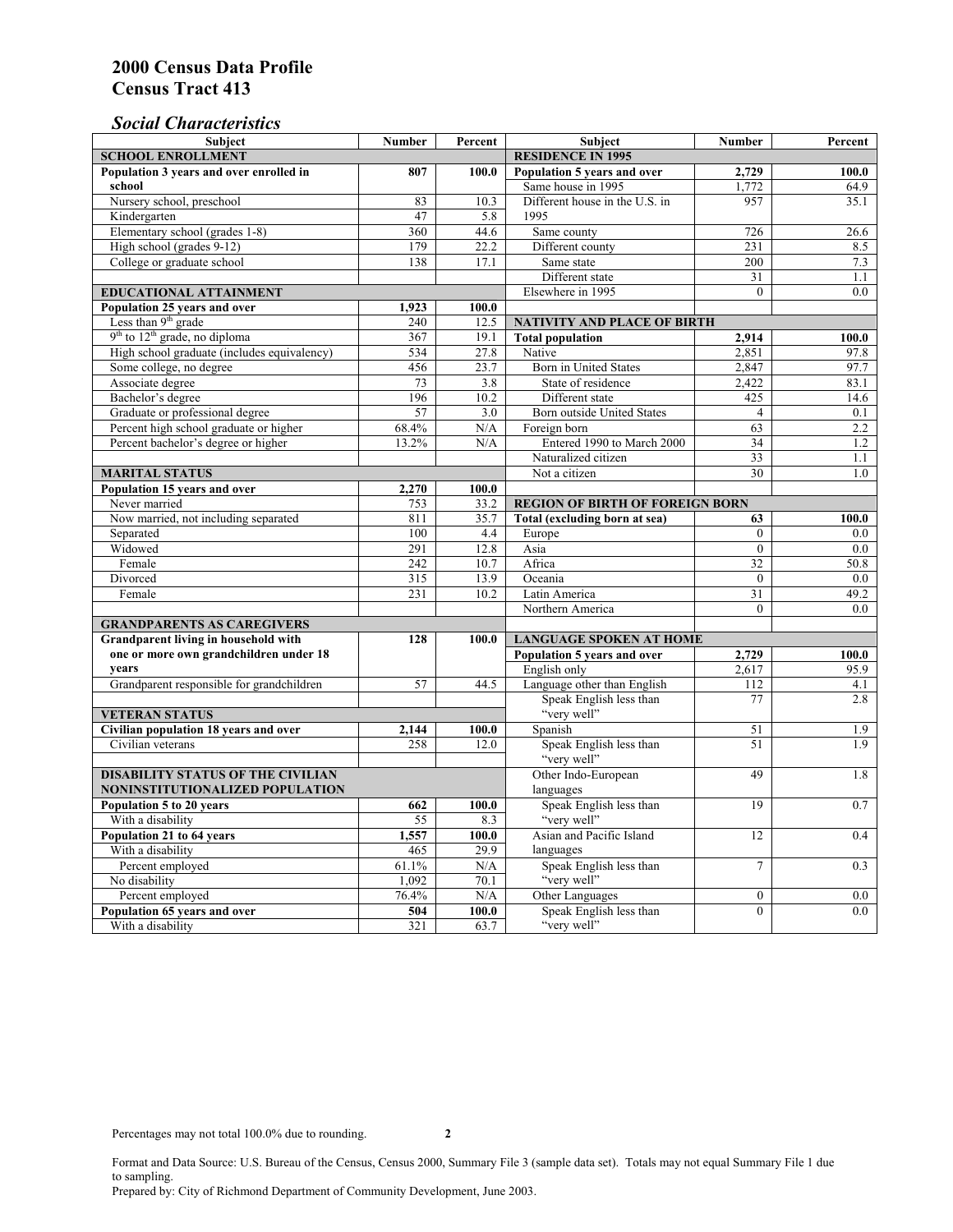#### *Economic Characteristics*

| <b>Subject</b>                                                      | Number           | Percent    | Subject                                                                | Number           | Percent           |
|---------------------------------------------------------------------|------------------|------------|------------------------------------------------------------------------|------------------|-------------------|
| <b>EMPLOYMENT STATUS</b>                                            |                  |            | <b>INCOME IN 1999</b>                                                  |                  |                   |
| Population 16 years and over                                        | 2,216            | 100.0      | <b>Households</b>                                                      | 1,256            | 100.0             |
| In labor force                                                      | 1,344            | 60.6       | Less than \$10,000                                                     | 307              | 24.4              |
| Civilian labor force                                                | 1,338            | 60.4       | \$10,000 to \$14,999                                                   | 119              | 9.5               |
| Employed                                                            | 1,264            | 57.0       | \$15,000 to \$24,999                                                   | 207              | 16.5              |
| Unemployed                                                          | 74               | 3.3        | \$25,000 to \$34,999                                                   | 166              | 13.2              |
| Percent of civilian labor force                                     | 5.5%             | N/A        | \$35,000 to \$49,999                                                   | 192              | 15.3              |
| Armed Forces                                                        | 6                | 0.3        | \$50,000 to \$74,999                                                   | 186              | 14.8              |
| Not in labor force                                                  | 872              | 39.4       | \$75,000 to \$99,999                                                   | 31               | 2.5               |
| Females 16 years and over                                           | 1,380            | 100.0      | \$100,000 to \$149,999                                                 | $\overline{24}$  | 1.9               |
| In labor force                                                      | 774              | 56.1       | \$150,000 to \$199,999                                                 | $\overline{7}$   | 0.6               |
| Civilian labor force                                                | 774              | 56.1       | \$200,000 or more                                                      | 17               | 1.4               |
| Employed                                                            | 738              | 53.5       | Median household income (dollars)                                      | 24,728           | N/A               |
| Own children under 6 years                                          | 239              | 100.0      |                                                                        |                  |                   |
| All parents in family in labor force                                | 170              | 71.1       | With earnings                                                          | 916              | 72.9              |
|                                                                     |                  |            | Mean earnings (dollars)                                                | 39,048           | N/A               |
| <b>COMMUTING TO WORK</b>                                            |                  |            | With Social Security income                                            | 445              | 35.4              |
| Workers 16 years and over                                           | 1,262            | 100.0      | Mean Social Security income                                            | 6,360            | N/A               |
| Car, truck, or van – drove alone                                    | 872              | 69.1       | (dollars)                                                              |                  |                   |
| Car, truck, or van - carpooled                                      | 225              | 17.8       | With Supplemental Security income                                      | 142              | 11.3              |
| Public transportation (including taxicab)                           | 132              | 10.5       | Mean Supplemental Security                                             | 6.003            | N/A               |
| Walked                                                              | 25               | 2.0        | income (dollars)                                                       |                  |                   |
| Other means                                                         | 8                | 0.6        | With public assistance income                                          | 30               | 2.4               |
| Worked at home                                                      | $\overline{0}$   | 0.0        | Mean public assistance income                                          | 1.083            | N/A               |
| Mean travel time to work (minutes)                                  | 24.0             | N/A        | (dollars)                                                              |                  |                   |
|                                                                     |                  |            | With retirement income (dollars)                                       | $\overline{243}$ | 19.3              |
| Employed civilian population 16 years and over                      | 1,264            | 100.0      | Mean retirement income (dollars)                                       | 24,871           | N/A               |
| <b>OCCUPATION</b>                                                   |                  |            |                                                                        |                  |                   |
| Management, professional, and related occupations                   | 324              | 25.6       | <b>Families</b>                                                        | 776              | 100.0             |
| Service occupations                                                 | 328              | 25.9       | Less than \$10,000                                                     | 102              | 13.1              |
| Sales and office occupations                                        | 353              | 27.9       | \$10,000 to \$14,999                                                   | 74               | 9.5               |
| Farming, fishing, and forestry occupations                          | $\boldsymbol{0}$ | 0.0        | \$15,000 to \$24,999                                                   | 115              | 14.8              |
| Construction, extraction, and maintenance                           | 40               | 3.2        | \$25,000 to \$34,999                                                   | 118              | 15.2              |
| occupations                                                         |                  |            | \$35,000 to \$49,999                                                   | 138              | 17.8              |
| Production, transportation, and material moving                     | 219              | 17.3       | \$50,000 to \$74,999                                                   | 160              | 20.6              |
| occupations                                                         |                  |            | \$75,000 to \$99,999                                                   | 30               | 3.9               |
|                                                                     |                  |            | \$100,000 to \$149,999                                                 | 20               | 2.6               |
| <b>INDUSTRY</b>                                                     |                  |            | \$150,000 to \$199,999                                                 | $\tau$           | 0.9               |
| Agriculture, forestry, fishing and hunting, and                     | $\boldsymbol{0}$ | 0.0        | \$200,000 or more                                                      | 12               | 1.5               |
| mining                                                              |                  |            | Median family income (dollars)                                         | 33,859           | N/A               |
| Construction                                                        | 63               | 5.0        |                                                                        |                  |                   |
| Manufacturing                                                       | 122              | 9.7        | Per capita income (dollars)                                            | 15,793           | N/A               |
| Wholesale trade                                                     |                  |            |                                                                        |                  |                   |
|                                                                     | 38<br>96         | 3.0        | <b>Median earnings (dollars)</b><br>Male full-time, year-round workers |                  |                   |
| Retail trade<br>Transportation and warehousing, and utilities       | 96               | 7.6<br>7.6 | Female full-time, year-round workers                                   | 32,061<br>21,836 | N/A<br>N/A        |
|                                                                     |                  |            |                                                                        |                  |                   |
| Information<br>Finance, insurance, real estate, and rental and      | 44<br>101        | 3.5<br>8.0 |                                                                        | Number           | Percent           |
| leasing                                                             |                  |            |                                                                        | below<br>poverty | below<br>poverty  |
|                                                                     |                  | 3.6        |                                                                        | level            | level             |
| Professional, scientific, management,                               | 46               |            | Subject<br><b>POVERTY STATUS IN 1999</b>                               |                  |                   |
| administrative, and waste management services                       |                  |            |                                                                        |                  |                   |
| Educational, health and social services                             | 369              | 29.2       | <b>Families</b>                                                        | 164              | 21.1              |
| Arts, entertainment, recreation, accommodation and<br>food services | 86               | 6.8        | With related children under 18 years                                   | 125              | 27.9              |
|                                                                     |                  |            | With related children under 5 years                                    | 61               | 31.0              |
| Other services (except public administration)                       | 74               | 5.9        | Families with female householder, no                                   | 106              | 30.8              |
| Public Administration                                               | 129              | 10.2       | husband present                                                        |                  |                   |
|                                                                     |                  |            | With related children under 18 years                                   | 94               | 39.0              |
| <b>CLASS OF WORKER</b>                                              |                  |            | With related children under 5 years                                    | 38               | $\overline{50.7}$ |
| Private wage and salary workers                                     | 877              | 69.4       | Individuals                                                            | 705              | 24.3              |
| Government workers                                                  | 371              | 29.4       | 18 years and over                                                      | 470              | 21.9              |
| Self-employed workers in own not incorporated                       | 16               | 1.3        | 65 years and over                                                      | 175              | 34.7              |
| business                                                            |                  |            | Related children under 18 years                                        | 223              | 30.0              |
| Unpaid family workers                                               | $\boldsymbol{0}$ | 0.0        | Related children 5 to 17 years                                         | 161              | 28.9              |
|                                                                     |                  |            | Unrelated individuals 15 years and                                     | 172              | 31.6              |
|                                                                     |                  |            | over                                                                   |                  |                   |

Percentages may not total 100.0% due to rounding. **3** 

Format and Data Source: U.S. Bureau of the Census, Census 2000, Summary File 3 (sample data set). Totals may not equal Summary File 1 due to sampling.

Prepared by: City of Richmond Department of Community Development, June 2003.